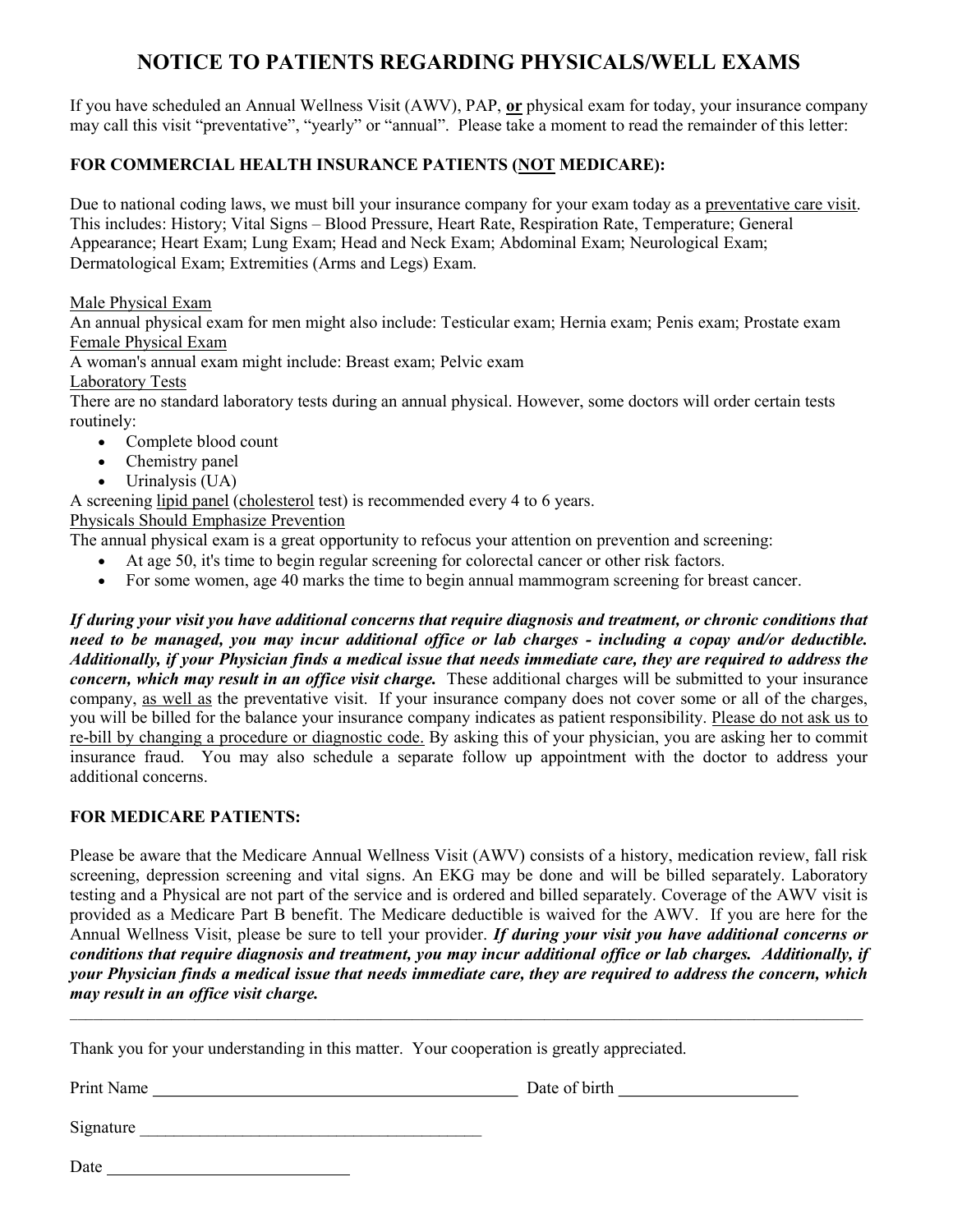## RECENT SYMPTOM QUESTIONNAIRE

| Patient Name:                        |            |           | Date:                                                                                          |            |           |
|--------------------------------------|------------|-----------|------------------------------------------------------------------------------------------------|------------|-----------|
|                                      |            |           | Have you had any of the following symptoms in the past two months? Write comments if you like. |            |           |
| <b>GENERAL</b>                       |            |           | <b>GENITOURINARY</b>                                                                           |            |           |
| fatigue                              | $\Box$ Yes | $\Box$ No | pain or burning while urinating                                                                | $\Box$ Yes | $\Box$ No |
| unexplained recurring fever          | $\Box$ Yes | $\Box$ No | genital lesions                                                                                | $\Box$ Yes | $\Box$ No |
| night sweats                         | $\Box$ Yes | $\Box$ No | blood in urine                                                                                 | $\Box$ Yes | $\Box$ No |
| unexplained weight gain              | $\Box$ Yes | $\Box$ No | difficulty controlling bladder                                                                 | $\Box$ Yes | $\Box$ No |
| unexplained weight loss              | $\Box$ Yes | $\Box$ No | frequent nighttime urination                                                                   | $\Box$ Yes | $\Box$ No |
|                                      |            |           | difficulty passing urine                                                                       | $\Box$ Yes | $\Box$ No |
| <b>EYES, EAR, NOSE &amp; THROAT</b>  |            |           | sexual issues                                                                                  | $\Box$ Yes | $\Box$ No |
| vision problems                      | $\Box$ Yes | $\Box$ No | breast lumps/changes                                                                           | $\Box$ Yes | $\Box$ No |
| hearing difficulty or deafness       | $\Box$ Yes | $\Box$ No | low sex drive                                                                                  | $\Box$ Yes | $\Box$ No |
| ringing in ears                      | $\Box$ Yes | $\Box$ No |                                                                                                |            |           |
| frequent nose bleeds                 | $\Box$ Yes | $\Box$ No | <b>MUSCULOSKELETAL</b>                                                                         |            |           |
| nasal congestion/sinus problems      | $\Box$ Yes | $\Box$ No | painful joints                                                                                 | $\Box$ Yes | $\Box$ No |
| bleeding gums                        | $\Box$ Yes | $\Box$ No | chronic back pain                                                                              | $\Box$ Yes | $\Box$ No |
| chronic hoarseness                   | $\Box$ Yes | $\Box$ No | chronic pain in arms or legs                                                                   | $\Box$ Yes | $\Box$ No |
| chronic sores in mouth or throat     | $\Box$ Yes | $\Box$ No | muscle aches                                                                                   | $\Box$ Yes | $\Box$ No |
| seasonal or year long allergies      | $\Box$ Yes | $\Box$ No |                                                                                                |            |           |
|                                      |            |           | <b>SKIN</b>                                                                                    |            |           |
| <b>HEART (CARDIOVASCULAR)</b>        |            |           | changing shape or size of moles                                                                | $\Box$ Yes | $\Box$ No |
| chest pains or pressure              | $\Box$ Yes | $\Box$ No | rash                                                                                           | $\Box$ Yes | $\Box$ No |
| pains in the lower legs from walking | $\Box$ Yes | $\Box$ No | easy bruising                                                                                  | $\Box$ Yes | $\Box$ No |
| trouble breathing with walking       | $\Box$ Yes | $\Box$ No | easy bleeding                                                                                  | $\Box$ Yes | $\Box$ No |
| irregular heart beats                | $\Box$ Yes | $\Box$ No | swollen glands                                                                                 | $\Box$ Yes | $\Box$ No |
| trouble breathing laying flat        | $\Box$ Yes | $\Box$ No |                                                                                                |            |           |
| lower leg swelling                   | $\Box$ Yes | $\Box$ No | <b>NEUROLOGIC</b>                                                                              |            |           |
| racing heart                         | $\Box$ Yes | $\Box$ No | balance problems                                                                               | $\Box$ Yes | $\Box$ No |
|                                      |            |           | dizzy spells                                                                                   | $\Box$ Yes | $\Box$ No |
| <b>LUNGS (PULMONARY)</b>             |            |           | fainting                                                                                       | $\Box$ Yes | $\Box$ No |
| chronic cough                        | $\Box$ Yes | $\Box$ No | frequent headaches                                                                             | $\Box$ Yes | $\Box$ No |
| shortness of breath                  | $\Box$ Yes | $\Box$ No | memory loss                                                                                    | $\Box$ Yes | $\Box$ No |
| coughing up blood                    | $\Box$ Yes | $\Box$ No | tremor                                                                                         | $\Box$ Yes | $\Box$ No |
| pain in chest with breathing         | $\Box$ Yes | $\Box$ No | weakness in arms or legs                                                                       | $\Box$ Yes | $\Box$ No |
| wheezing                             | $\Box$ Yes | $\Box$ No |                                                                                                |            |           |
|                                      |            |           | <b>PSYCHIATRIC</b>                                                                             |            |           |
| <b>GASTROINTESTINAL</b>              |            |           | anxiety                                                                                        | $\Box$ Yes | $\Box$ No |
| abdominal pain                       | $\Box$ Yes | $\Box$ No | crying spells                                                                                  | $\Box$ Yes | $\Box$ No |
| poor appetite                        | $\Box$ Yes | $\Box$ No | depression                                                                                     | $\Box$ Yes | $\Box$ No |
| bloating or swelling of the abdomen  | $\Box$ Yes | $\Box$ No | feeling stressed                                                                               | $\Box$ Yes | $\Box$ No |
| difficulty or pain with swallowing   | $\Box$ Yes | $\Box$ No | loss of interest in fun activities                                                             | $\Box$ Yes | $\Box$ No |
| constipation                         | $\Box$ Yes | $\Box$ No | personality changes                                                                            | $\Box$ Yes | $\Box$ No |
| diarrhea                             | $\Box$ Yes | $\Box$ No | poor concentration                                                                             | $\Box$ Yes | $\Box$ No |
| indigestion or heartburn             | $\Box$ Yes | $\Box$ No | sleeping problems                                                                              | $\Box$ Yes | $\Box$ No |
| blood in stools                      | $\Box$ Yes | $\Box$ No | suicidal thoughts                                                                              | $\Box$ Yes | $\Box$ No |
| chronic nausea or vomiting           | $\Box$ Yes | $\Box$ No |                                                                                                |            |           |
| stool caliber change                 | $\Box$ Yes | $\Box$ No | Other_                                                                                         |            |           |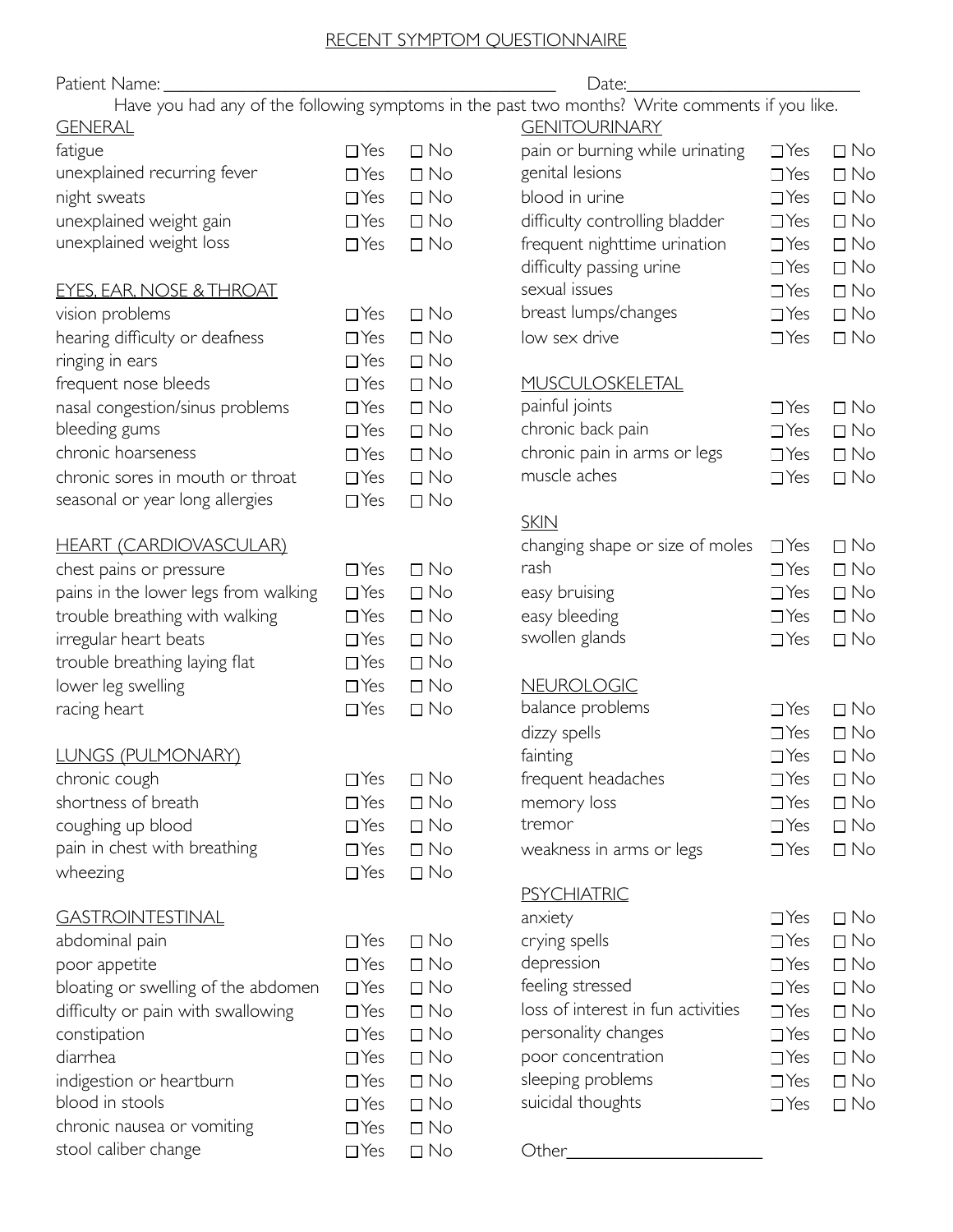# *Financial Policy* **Scottsdale Family Physicians, PLLC**

Please carefully read each statement and sign below. This policy has been put in place to ensure that financial payments due are recovered so that we may continue to provide quality medical care for our patients. It is important that we work together to assure that payment for services is as simple and straightforward as possible. Our staff will be glad to discuss these policies with you.

I understand that if I do not have my insurance card, referral, and/or co-payment that my appointment may be rescheduled until such time that I can provide the required documents or payments.

I understand that reminder appointment calls from the office are a courtesy only, and that I am responsible for keeping track of my appointment and being on time.

I understand I am financially responsible for any copayments, deductibles, coinsurance and all charges which are not covered by my insurance. *I understand that verification of coverage is not a guarantee* of payment of benefits. My insurance company determines benefit payments. I understand I will be responsible for the portion not covered by my insurance.

I understand that if I am unable to make a scheduled appointment I need to contact the office at least 24 hours prior to my scheduled appointment. A \$25-\$75 FEE MAY BE ASSESSED FOR ALL MISSED APPOINTMENTS NOT CANCELLED WITH AT LEAST 1 BUSINESS DAY WITH A 24 HOUR NOTICE.

I understand there is a \$25 charge for a Non-Sufficient Funds (NSF) check.

I understand there may be a \$10-\$40 charge for all forms deemed appropriate, filled out by the Physician (e.g. Disability, FMLA, etc.). When dropping forms off, I must allow 5-7 days for completion.

I understand if my account is not paid in full within 90 days, I may be turned over to a collection agency for further processing and incur an additional 35% fee. Legal action fee will be 50%. In addition, I will be discharged from the practice.

*I* have read and *I* understand the above Financial Policy and *I* agree to abide by its terms.

Signature of the Patient or the Patient's Legal Representative Date

Print Name **If not the patient, state your relationship to the** patient or describe your authority to act on behalf of the patient

 $\overline{\phantom{a}}$ initial

 $\overline{\phantom{a}}$ 

initial

 $\overline{\phantom{a}}$ 

initial

 $\overline{\phantom{a}}$ 

initial

 $\overline{\phantom{a}}$ 

initial

 $\overline{\phantom{a}}$ 

initial

 $\overline{\phantom{a}}$ 

initial

 $\overline{\phantom{a}}$ 

initial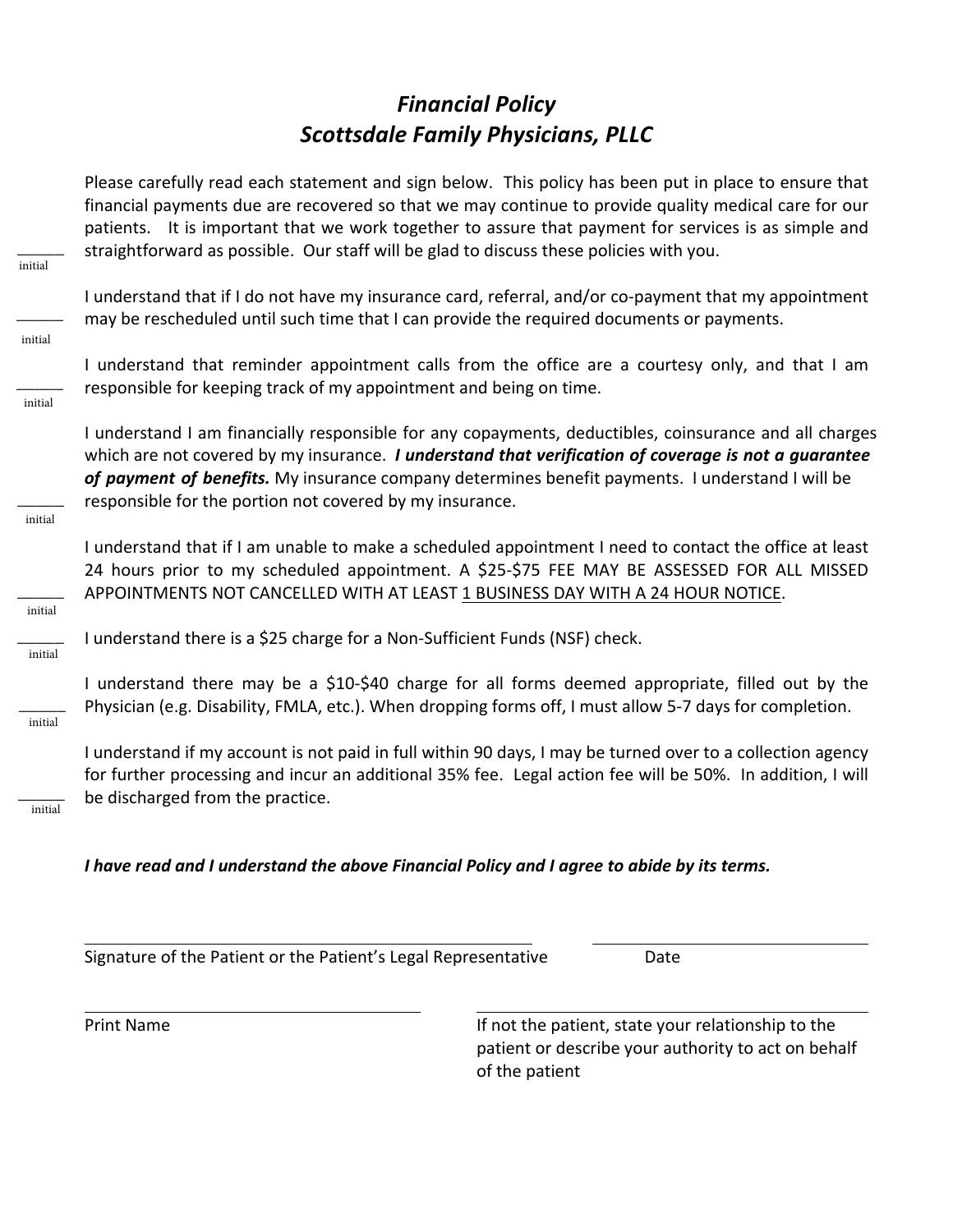\_\_\_\_\_\_\_\_\_\_\_\_\_\_\_\_\_\_\_\_\_\_\_\_\_\_\_\_\_\_\_\_\_\_\_\_\_\_\_\_

Name \_\_\_\_\_\_\_\_\_\_\_\_\_\_\_\_\_\_\_\_\_\_\_\_\_\_\_\_\_\_\_ Date of Visit \_\_\_\_\_\_\_\_\_\_\_\_\_

# Patient Health Questionnaire (PHQ-9)

|                                                     |            |                | <b>More</b>    | <b>Nearly</b> |
|-----------------------------------------------------|------------|----------------|----------------|---------------|
| Over the past 2 weeks, how often have you been      | <b>Not</b> | <b>Several</b> | than half      | every         |
| bothered by any of the following problems?          | at all     | <b>Days</b>    | the days       | day           |
| 1. Little interest or pleasure in doing things      | 0          | $\mathbf{1}$   | $\overline{2}$ | 3             |
| 2. Feeling down, depressed or hopeless              | 0          | 1              | $\overline{2}$ | 3             |
| 3. Trouble falling asleep, staying asleep, or       |            |                |                |               |
| sleeping too much                                   | 0          | $\mathbf{1}$   | $\overline{2}$ | 3             |
| 4. Feeling tired or having little energy            | 0          | $\mathbf{1}$   | 2              | 3             |
| 5. Poor appetite or overeating                      | 0          | $\mathbf{1}$   | $\overline{2}$ | 3             |
|                                                     |            |                |                |               |
| 6. Feeling bad about yourself - or that you're a    |            |                |                |               |
| failure or have let yourself or your family down    | 0          | $\mathbf{1}$   | $\overline{2}$ | 3             |
| 7. Trouble concentrating on things, such as reading |            |                |                |               |
| the newspaper or watching television                | 0          | $\mathbf{1}$   | $\overline{2}$ | 3             |
| 8. Moving or speaking so slowly that other people   |            |                |                |               |
| could have noticed. Or, the opposite - being so     |            |                |                |               |
| fidgety or restless that you have been moving       |            |                |                |               |
| around a lot more than usual                        | 0          | $\mathbf{1}$   | $\overline{2}$ | 3             |
| 9. Thoughts that you would be better off dead or    |            |                |                |               |
| of hurting yourself in some way                     | 0          |                | 2              | 3             |

AUDIT-C Questionnaire

- 1. How often do you have a drink containing alcohol?
- a. Never b. Monthly c. 2-4 times a month d. 2-3 times a week e. 4+ times a week
- 2. If you drink, how many drinks do you have on one occasion?
- a. 1 or 2 b. 3 or 4 c. 5 or 6 d. 7 to 9 e. 10 or more
- 3. How often do you have six or more drinks on one occasion?
- a. Never b. Less than monthly c. Monthly d. Weekly e. Daily or almost daily